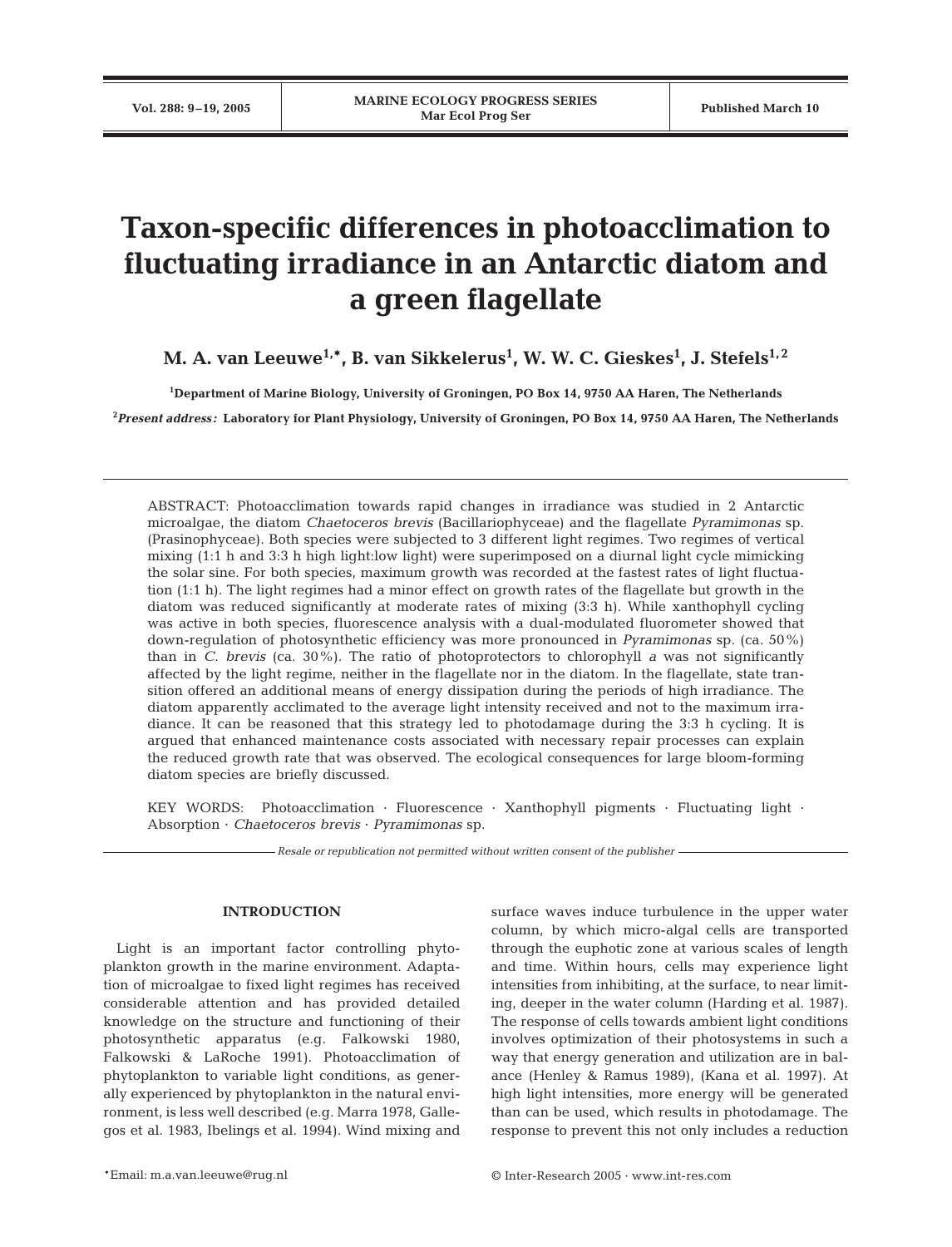in size of the photosynthetic apparatus, but also the synthesis of photoprotecting pigments and associated changes in membrane structure. Under low light conditions on the other hand, cells need to expand their light-harvesting complexes. Such responses involve time scales of hours to days (Marra 1980). The process of photoacclimation to a dynamic climate runs on much shorter time scales, i.e. minutes to hours (e.g. Post et al. 1984, Cullen & Lewis 1988). In this case, photoacclimation does not depend so much on the synthesis of structural components, but rather requires flexibility of the photosystems and is primarily aimed at preventing photoinhibition during exposure to higher irradiance levels. Several non-photochemical quenching processes that are involved in the regulation of energy distribution in the short-term have been described (see Horton et al. 1996, Muller et al. 2001 for review). Energy-dependent quenching (qE) and state-transition quenching (qT) are processes that operate on time scales in the order of minutes to hours. Energydependent quenching is pH-dependent and activates conversion of the pigments of the xanthophyll cycles (diatoxanthin, diadinoxanthin, violaxanthin, antheraxanthin and zeaxanthin) (Demmig-Adams et al. 1996). The importance of the qT component is species dependent. Moreover, the efficiency of energy dissipation based on state transitions is still a topic of debate. (Saito et al. 1983, Allen 1995). The importance of the 3-dimensional structure of the thylakoid membrane has also increasingly been receiving more attention (e.g. Gilmore 1997).

Various algal groups possess different types of photosystems, with varying pigment composition and associated differences in the architecture of the membrane structure (Richardson et al. 1983). The nature of these photosystems may affect the flexibility of the membranes and thus, the capacity of photoacclimation. In view of the ecological significance of rapid fluctuations in light, the question arises as to whether species that carry different photosystems are equally capable of photoacclimation. This question is especially relevant in vast areas of the Southern Ocean, where frequently occurring storms induce severe mixing of the water column (Mitchell & Brody 1991). Here, the various habitats, which can be defined according to light climate, are characterized by a typical algal distribution. Whereas small flagellates dominate areas with a dynamic light regime, diatoms appear to be the bloomforming species under stable light conditions in frontal zones and at the marginal ice zone (Cailliau et al. 1996). Both algal groups have distinctly different pigment signatures and so may display different means of photoacclimation. Diatoms appear tolerant to high levels of irradiance (e.g. Richardson et al. 1983); however, contradictory insights remain on their susceptibility to

variable light conditions (Hegseth 1989, Ibelings et al. 1994, Flameling 1998). Very little is known about the sensitivity of non-diatom species to photoinhibition (e.g. Kroon 1994, Flameling & Kromkamp 1995).

To obtain greater insight into factors controlling the Antarctic ecosystem, a study was carried out on photoacclimation towards rapid changes in light intensity by 2 typical Antarctic phytoplankton species, namely the diatom *Chaetoceros brevis* and the flagellate *Pyramimonas* sp. We show that, despite apparent photoacclimation, the diatom experiences growth reduction at moderate rates of light fluctuations. For our purposes, photosynthetic efficiency was studied by means of fluorescence analyses. The light-harvesting capacity was determined by analyses of the pigment composition and recording of *in vivo* absorption spectra.

## **MATERIALS AND METHODS**

**Culture conditions.** Experiments were carried out with 2 common Antarctic microalgae: *Chaetoceros brevis* (Bacillariophyceae) (CCMP 163) and *Pyramimonas* sp. (Prasinophyceae; isolated from the Weddell Scotia Confluence, RUG collection, Buma et al. 1991). Before starting the experiments, the cultures were preconditioned for several generations to the experimental conditions. Cultures were grown in 1 l Erlenmeyer flasks on F/10 medium (140 µM  $NO<sub>3</sub>$ , 7.5 µM  $PO<sub>4</sub>$ ; based on Admiraal & Werner 1983) at 4°C and kept in suspension by daily shaking. Three different light regimes were enforced by means of a Venetian Blind system that was mounted between the cultures and the light source (Philips MHN-TD). The system consisted of horizontal slats, of which the position could be altered by a step motor. Two independent units were used to enforce variable light conditions; the diurnal intensity of solar irradiance was simulated by a sinusoidal light course (referred to as the 'sinusoidal' light regime; see Fig. 1). Vertical mixing was simulated by 2 different oscillations (1:1 h and 3:3 h of high vs. low light; referred to as the '1:1 h' and the '3:3 h' light regimes) that were superimposed on the solar pattern (see Fig. 1). The time scales that were chosen relate to near-surface windmixing associated with Langmuir circulation (Denman & Gargett 1983). The Venetian blinds used to enforce vertical mixing were equipped with neutral density filters transmitting 30% irradiance. The maximum intensity of irradiance (400 µmol photons  $m^{-2}$  s<sup>-1</sup>) was chosen as the average ambient irradiance level at 5 to 15 m (based on an attenuation coefficient of 0.06  $\mathrm{m}^{-1}$ ; see van Oijen et al. 2003) and was similar for all conditions. The total photon flux density (PFD) received by the algae over the full light period was similar for the 3:3 h and 1:1 h light regimes, and measured 70% of the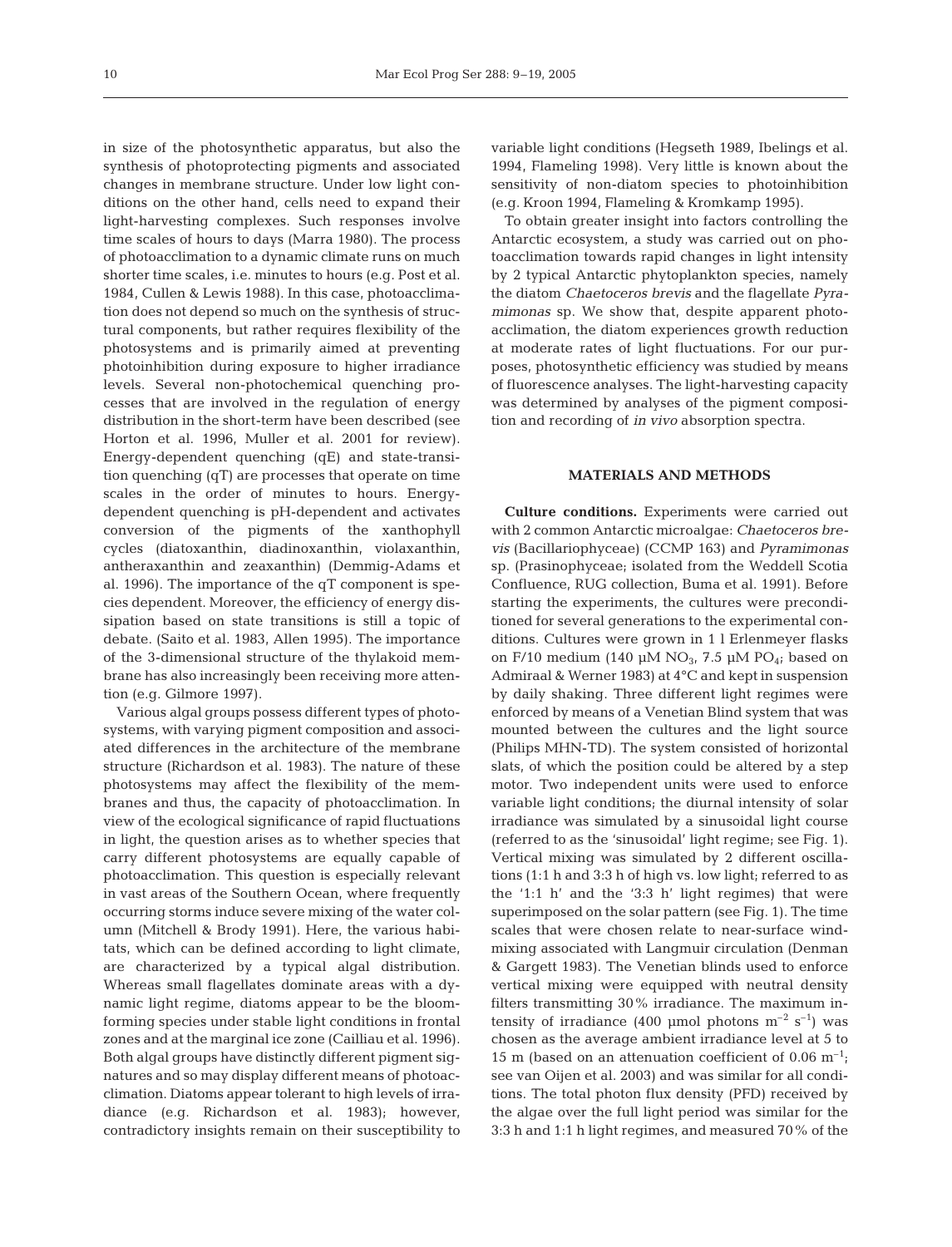PFD under 'non-mixing' conditions. We chose to maintain maximum intensities during midday at a similar level, in order to be able to interpret the data in terms of potential effects of photoinhibition. The light inside the flasks was measured with a spherical sensor (Biosperical Instruments QSL-100).

**Photosynthetic parameters.** *Growth rates:* Cell numbers were determined by inverted microscopy after fixation with Lugol's solution. Growth rates were calculated following the formula:

$$
\mu = 1/t[\ln(N_t/N_0)] \tag{1}
$$

where  $\mu$  (d<sup>-1</sup>) is the growth rate, *t* is the period of time after the start  $t = 0$  of the experiment and  $N$  is the number of cells. Cell volume was determined with a Coulter counter.

*Fluorescence measurements:* Chlorophyll *a* fluorescence was measured with a dual-modulated fluorometer (Photosystem Instruments) (Trtílek et al. 1997). Minimal  $(F_0)$  and maximum fluorescence  $(F_m)$  were recorded after dark adaptation (5 min at 4°C, sufficient to attain stabilization of the fluorescence signal for all light regimes). The maximum quantum yield of photosynthesis ( $\Phi_{\rm m}$ ; referred to as photosynthetic efficiency) was calculated as  $(F_m - F_0)/F_m$  (Krause & Weis 1991).

*Absorption spectra: In vivo* light absorption spectra (400–700 nm) were recorded using a Varian-Cary integrating sphere. Data were corrected for scattering by subtracting a baseline value as measured at 725 nm. Baseline correction was applied against the background of filtered seawater medium. The total spectral irradiance absorbed per cellular carbon (*AQ*ph, mmol photons mol  $C^{-1}$  s<sup>-1</sup>) was calculated as:

$$
AQ_{\text{ph}} = \int_{400}^{700} a_{\text{c}}(\lambda) \times Q(\lambda) \delta(\lambda)
$$
 (2)

where  $a_c(\lambda)$  is the wavelength-specific absorption (m<sup>2</sup> mol C<sup>-1</sup>),  $Q(\lambda)$  is spectral irradiance (mmol photons m<sup>-2</sup> s<sup>-1</sup>) and  $\delta(\lambda)$  is the wavelength interval of the spectral band (2 nm). The spectrally averaged chl *a*-specific absorption cross-section  $(\bar{a}_{ph}$ ,  $m^2$  mg<sup>-1</sup> chl *a*; in which  $a_{\text{chl}}(\lambda)$  is expressed in  $m^2$  mg<sup>-1</sup> chl *a*) was calculated as:

$$
\overline{a}_{\rm ph} = \frac{\int_{0}^{700} a_{\rm chl}(\lambda) \times Q(\lambda) \delta(\lambda)}{\int_{400}^{700} Q(\lambda) \delta(\lambda)}
$$
(3)

The quantum efficiency of growth  $(\Phi_{\mu})$  could then be calculated according to Falkowski et al. (1985):

$$
\Phi_{\mu} = (\mu \times \text{POC} \times F) / (\overline{a}_{\text{ph}} \times \text{chl} \times I_0)
$$
 (4)

where  $\Phi_{\mu}$  is the efficiency of conversion of quanta into carbon ( $\mu$ mol C mol quanta<sup>-1</sup>),  $\mu$  is the specific growth

rate  $(d^{-1})$ , POC is the cellular carbon content (pg cell<sup>-1</sup>),  $\overline{a}_{\rm ph}$  is the spectrally averaged, chl *a*-specific absorption cross-section  $(m^2 \text{ mg}^{-1} \text{ chl } a)$ , chl is the cellular chl *a* content (pg cell<sup>-1</sup>) and  $I_0$  is the incident irradiance (mol quanta  $m^{-2}$  s<sup>-1</sup>). *F* is a constant used to convert units from pg C to µmol C and from µmol quanta  $m^{-2}$  s<sup>-1</sup> to mol quanta  $m^{-2} d^{-1}$  (i.e. 16 h daylight).

**Chemical analysis.** *POC and PON :* Particulate carbon *(POC)* and nitrogen *(PON)* were analyzed on a CHNS elemental analyzer type EA 1110 (Interscience) after gentle filtration (<15 kPa) of small aliquots over pre-combusted GF/F Whatman filters.

*Pigments:* Samples were filtered gently (<15 kPa) over GF/F Whatman filters and subsequently flashfrozen in liquid nitrogen. Samples were freeze-dried to increase extraction efficiency and to retard possible deleterious enzyme activities. After freeze-drying, pigments were extracted in 90% acetone and analyzed by high-performance liquid chromatography on a Waters system equipped with a photodiode array, according to (Kraay et al. 1992). A Waters DeltaPak reversed-phase column (C18, fully end-capped) was used. The sample was injected via a cooled autosampler (6°C) between 2 plugs of water. Pigment standards were obtained from Sigma.

*Intracellular dissolvable carbohydrates:* Cells were collected on pre-combusted GF/F Whatman filters under low vacuum (<15 kPa). The filters were treated for 1 h with hot water  $(80^{\circ}C)$  to extract total waterextractable carbohydrates. Carbohydrates were determined as glucose equivalents by the phenol-sulphuric acid method using glucose as a standard (Liu et al. 1973). Samples were only collected from cells cultured under the 3:3 h and 1:1 h light regimes.

**Sampling strategy and statistical analyses.** Experiments were performed in triplicate, albeit not sampled at all time intervals (see Figs. 1 to 3). All parameters were determined within the same culture. Measurements were always made using cells in the early exponential phase. The cell densities were such that all cells received similar light intensities as shelf-shading did not yet play a role. For each parameter, samples were taken during the day  $(n = 4$  to 14, depending on the light regime and the parameter involved), during maximum and minimum irradiances. Differences between treatments were tested for significance by 1-factor ANOVA.

#### **RESULTS**

#### **General growth characteristics**

For both *Chaetoceros brevis* and *Pyramimonas* sp., maximum growth rates were recorded under the 1:1 h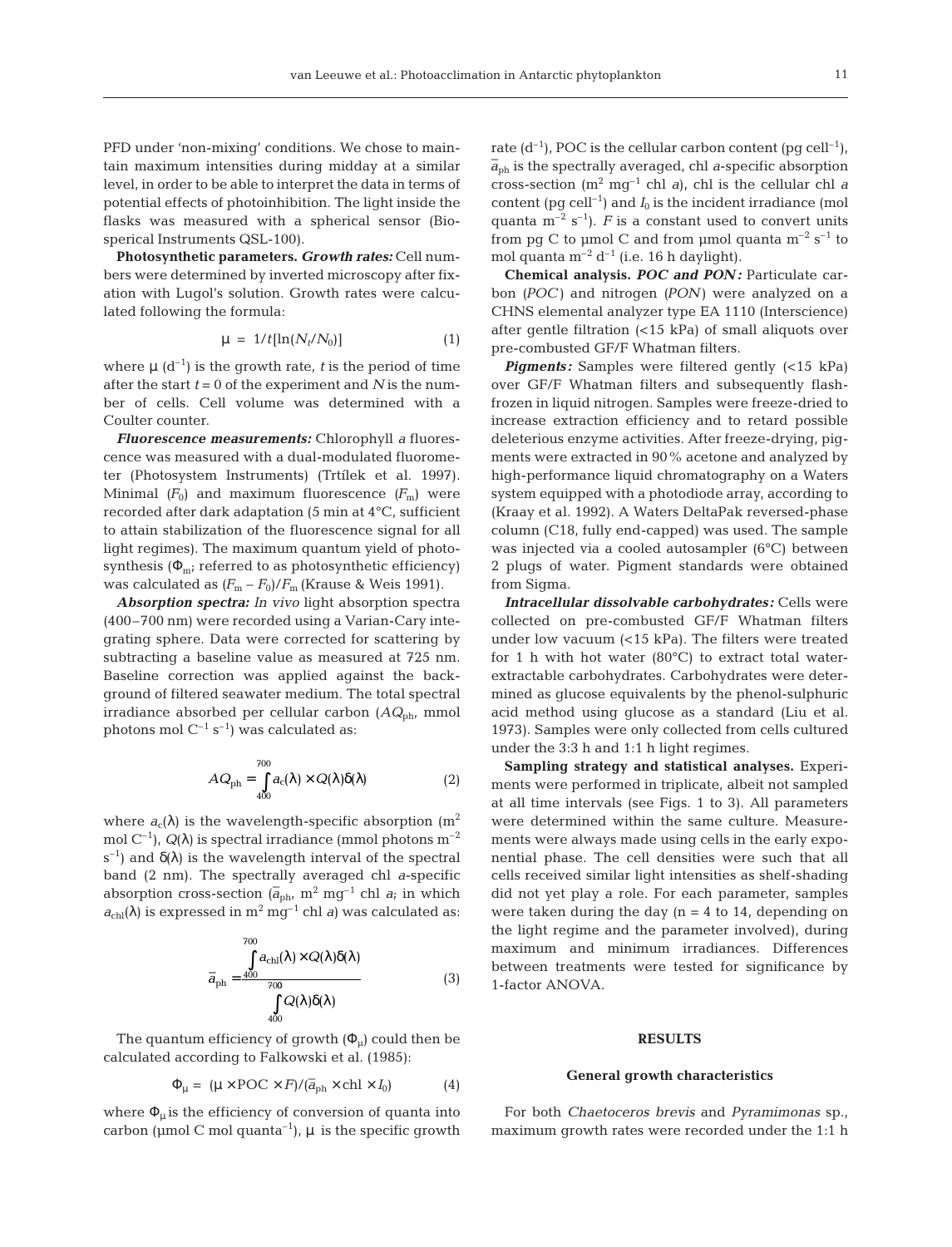light regime (Table 1). The highest rates of 0.62  $d^{-1}$ were recorded for *C. brevis*. The diatom suffered 30% growth reduction under the 3:3 h light regime (ANOVA, p < 0.05). In the flagellate *Pyramimonas* sp., no significant differences were measured between the sinusoidal and 3:3 h light regimes.

*Pyramimonas* sp. had a significantly larger cell volume and carbon content than *Chaetoceros brevis* (respectively ca. 200 vs. 60  $\mu$ m<sup>3</sup> and > 40 vs 11 pg cell<sup>-1</sup>; Table 2). In *Pyramimonas* sp., the greatest cell volume and carbon content was measured under the 1:1 h light regime (ANOVA,  $p < 0.05$ ). The carbon to nitrogen ratio was rather variable in *C. brevis* and was not significantly affected by the light regime. In the flagellate, the highest carbon to nitrogen ratio (7.32) was observed under the 3:3 h light regime (ANOVA, p < 0.05). Chl *a* per cell and the ratio of chl *a* to *POC* were not significantly affected by the light regimes, in either species (Table 2).

#### **Fluorescence analyses**

As for growth, the highest values for the maximum quantum yield of photosynthesis  $(\Phi_m)$  were recorded under the 1:1 h light regime, with the highest value for *Chaetoceros brevis* (ANOVA, p < 0.05; Table 1; daily average). For both the diatom and the flagellate, lowest values were recorded under the sinusoidal light regime. The generally low values for  $\Phi_{\rm m}$  compare poorly to relatively high values (~0.6) in open ocean areas (Falkowski & Kolber 1995) but are not unknown in the Antarctic realm (0.1 to 0.3; e.g. Sosik & Olson 2002). The relatively high growth rates confirm the healthy status of the cells.

A diel rhythm was observed under all light conditions (Fig. 1), with decreasing values of  $\Phi_{\rm m}$  coinciding with increases in irradiance (significant negative relationship between PFD and  $\Phi_{\rm m}$ ; ANOVA, p < 0.05). Under the 3:3 h light regime, no close relation between photosynthetic efficiency and PFD was observed;  $\Phi_{\rm m}$ was still dominated by the solar sine (Fig. 1c,d). During the day, the strongest decrease (ca. 50%) was recorded in *Pyramimonas* sp. The decrease for the diatom measured 30 to 35%. Photosynthesis was much more dynamic under the 1:1 h light regime (Fig. 1e,f); although the influence of the solar sine was still apparent,  $\Phi_{\rm m}$  closely followed the more rapid fluctuations of PFD. Again, the dynamics were more pronounced for *Pyramimonas* sp. than for *Chaetoceros brevis* (a 40 vs 30% decrease). For both species, minimum and maximum fluorescence values were inversely related to the PFD, under both the 3:3 h and 1:1 h light regimes (Fig. 2).

Table 1. *Chaetoceros brevis* and *Pyramimonas* sp. Growth efficiency parameters.  $\mu$ : d<sup>-1</sup>;  $\overline{a}_{ph}$ : m<sup>2</sup> mg<sup>-1</sup> chl *a*;  $AQ_{ph}$ : mmol photons mol  $C^{-1}$  s<sup>-1</sup>;  $\Phi_u$ : µmol C mol quanta<sup>-1</sup>;  $\mu^C$  (see 'Discussion'): d<sup>-1</sup>. Values are means  $\pm$  SD. Values for growth are based on triplicate growth curves (4 to 6 data points). Values for fluorescence yield and those related to absorption parameters are based on 3 experiments (7 to 14 data points over the day)

|                        |                            | μ                                      | $\Phi_{\rm m}$                         | $\bar{a}_{\rm ph}$      | $AQ_{\rm nh}$              | $\Phi_{\mu}$               | $\mu^C$                |
|------------------------|----------------------------|----------------------------------------|----------------------------------------|-------------------------|----------------------------|----------------------------|------------------------|
| Chaetoceros brevis     | Sinusoidal<br>3:3h         | 0.55(0.03)<br>0.47(0.03)               | 0.10(0.04)<br>0.21(0.05)               | 0.018<br>0.024          | 0.1540<br>0.1822           | 0.0516<br>0.0373           | 6.32<br>5.31           |
|                        | 1:1h                       | 0.62(0.01)                             | 0.25(0.03)                             | 0.020                   | 0.1835                     | 0.0488                     | 7.12                   |
| <i>Pyramimonas</i> sp. | Sinusoidal<br>3:3h<br>1:1h | 0.22(0.01)<br>0.25(0.03)<br>0.29(0.03) | 0.12(0.05)<br>0.19(0.05)<br>0.20(0.04) | 0.023<br>0.014<br>0.013 | 0.2138<br>0.1390<br>0.1356 | 0.0149<br>0.0260<br>0.0309 | 9.01<br>10.68<br>14.35 |
|                        |                            |                                        |                                        |                         |                            |                            |                        |

Table 2. *Chaetoceros brevis* and *Pyramimonas* sp. Biochemical characteristics. Values are means ± SD, based on 3 experiments (4 to 14 data points over the day)

|                    |                  | Cell volume<br>$(\mu m^3)$ | POC.<br>$(pq$ cell <sup>-1</sup> ) | C: N<br>(w:w) | Chlorophyll a<br>$(pq$ cell <sup>-1</sup> ) | Chlorophyll a<br>$(nq \mu m^{-3})$ | $Chl$ a/POC  |
|--------------------|------------------|----------------------------|------------------------------------|---------------|---------------------------------------------|------------------------------------|--------------|
| Chaetoceros brevis | Sinusoidal       | 62.6(2.54)                 | 11.49(2.12)                        | 5.40(0.35)    | 0.20(0.04)                                  | 3.23                               | 0.018(0.001) |
|                    | 3:3 <sub>h</sub> | 58.06 (3.89)               | 11.29 (1.49)                       | 6.85(1.26)    | 0.18(0.04)                                  | 3.07                               | 0.017(0.003) |
|                    | 1:1 <sub>h</sub> | 58.73 (0.10)               | 11.49 (1.09)                       | 6.80(1.47)    | 0.22(0.01)                                  | 3.76                               | 0.015(0.005) |
| Pyramimonas sp.    | Sinusoidal       | 206.27 (8.27)              | 40.94 (2.77)                       | 6.21(0.55)    | 0.79(0.14)                                  | 3.82                               | 0.019(0.005) |
|                    | 3:3 <sub>h</sub> | 199.9 (2.64)               | 42.71 (6.09)                       | 7.32(0.95)    | 0.88(0.11)                                  | 4.42                               | 0.025(0.007) |
|                    | 1:1 <sub>h</sub> | 198.58 (5.73)              | 49.48 (4.47)                       | 6.40(0.25)    | 1.09(0.32)                                  | 5.47                               | 0.020(0.004) |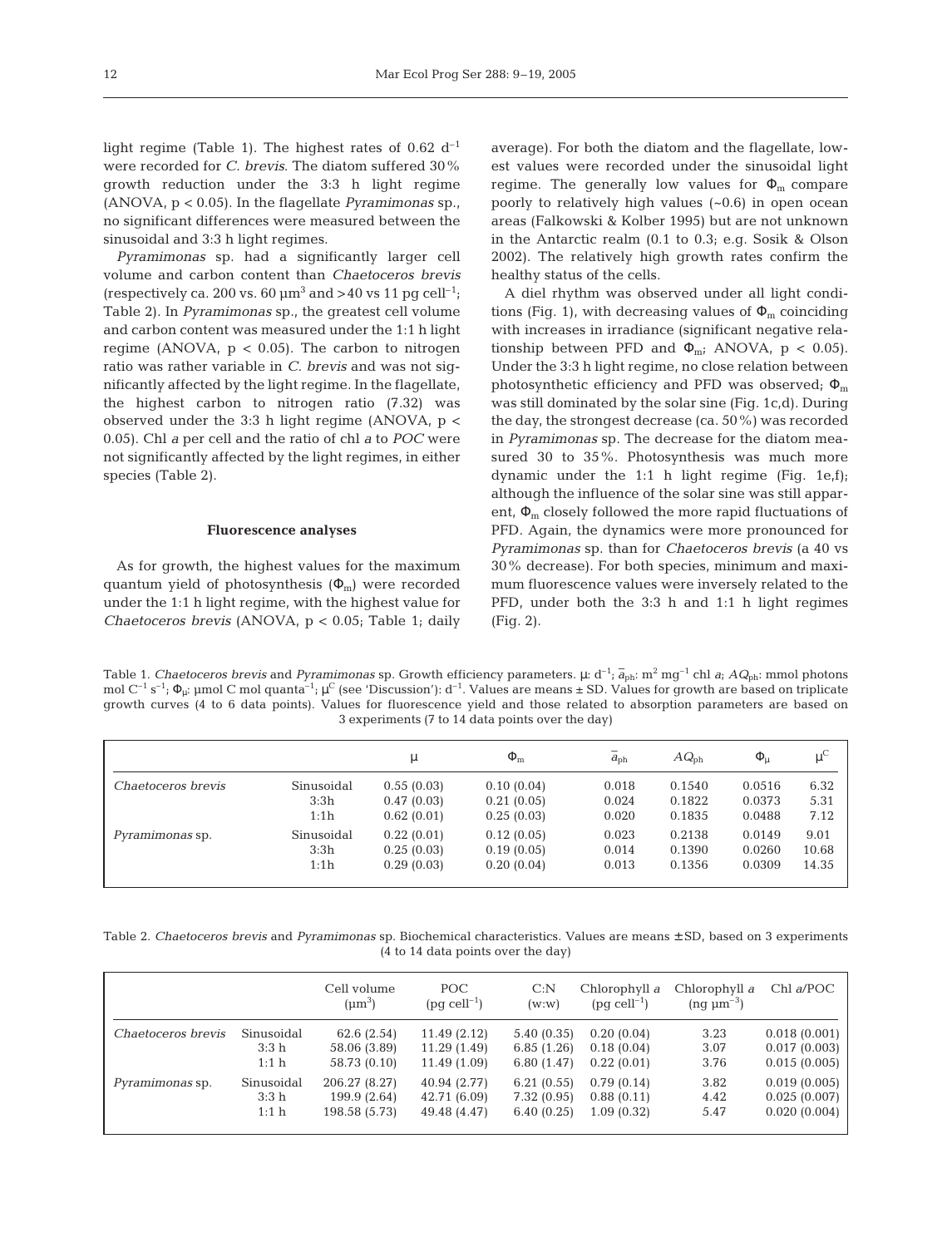#### **Pigment composition**

Besides chlorophyll *a* (chl *a)*, *Chaetoceros brevis* contained the light-harvesting pigments chl  $c_2$  and fucoxanthin, and the photoprotectors diadinoxanthin and diatoxanthin (dd and dt; Table 3). *Pyramimonas* contained chl *a*, chlorophyll b (chl *b)*, neoxanthin and lutein, and the photoprotectors violaxanthin, antheraxanthin and zeaxanthin (VAZ-pool) (Table 3).

Both the cellular pigment content as well as pigment concentration was significantly higher in *Pyramimonas* sp. than in *Chaetoceros brevis* (ANOVA, p < 0.05; Tables 2 & 3). In *C. brevis*, no clear response towards the various light regimes was observed. An average chl *a* content of ca.  $0.2$  pg cell<sup>-1</sup> was recorded under all light conditions. In *Pyramimonas* sp., a significant increase in the cellular content of all pigments but violaxanthin was recorded under the 3:3 h and 1:1 h light

regimes (ANOVA,  $p < 0.05$ ). A minimum value of  $0.79$ pg chl  $a$  cell<sup>-1</sup> was recorded under the sinusoidal light regime.

Active xanthophyll cycling was observed in both species under all light regimes (Fig. 3) (ANOVA, p < 0.05). In *Chaetoceros brevis*, a significant relationship between a high ratio of dt to dd and a high PFD was observed. The ratio fluctuated between 5 and 100% of the maximum (Fig. 3a,c,e). Maximum quenching potential was measured under the sinusoidal light regime (the average dt:dd ratio was 0.25). A low average dt:dd ratio of 0.08 was measured under the 3:3 h light regime. A ratio of 0.15 was recorded for the 1:1 h light regime. In *Pyramimonas* sp., the VAZ-pool displayed the highest dynamics under the 3:3 h light regime (Fig. 3d). Under the 1:1 h light regime, no direct relationship between the zea:VAZ ratio and PFD could be observed, other than the diel cycle. The zea:VAZ ratio varied between



Fig. 1. *Chaetoceros brevis* and *Pyramimonas* sp. The maximum quantum yield of photosynthesis (bars) determined over the day under 3 different light regimes (sinusoidal, 3:3 h and 1:1 h) plotted alongside irradiance (---). Fluorescence dynamics are expressed in percentages, taking the maximum morning values as reference (i.e.  $100\%$ ; n = 3). Blank columns indicate no samples taken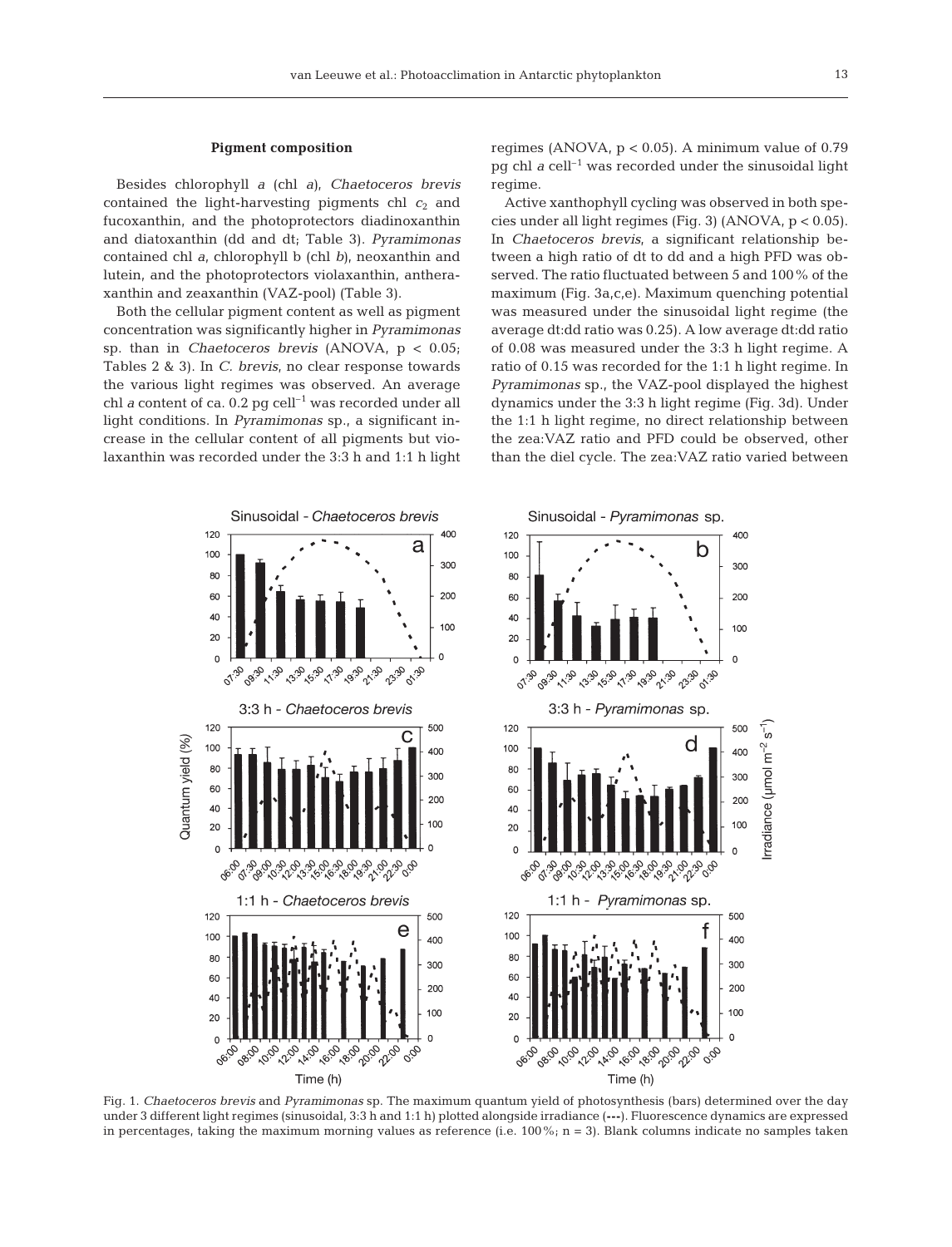

Fig. 2. *Chaetoceros brevis* and *Pyramimonas* sp. Fluorescence dynamics of photosynthesis  $(F_0$  and  $F_m$ ), determined over the day under 2 different light regimes (3:3 h and 1:1 h), plotted alongside irradiance

spectra did not change over the day (data not shown). When normalized to chl *a* absorption at 670 nm (Fig. 5c,d), no response towards the different light regimes was observed; similar spectra were recorded for both *C. brevis* and *Pyramimonas* sp. The absorption cross-section was inversely related to the chl *a* concentration (compare Tables 1 & 2).

When normalized to cellular carbon, the total amount of photons absorbed was higher for *Chaetoceros brevis* than for *Pyramimonas* sp. under both the 3:3 h and 1:1 h light regimes (Table 1:  $AQ<sub>ph</sub>$ ). The quantum efficiency of growth was higher for the diatom than for the flagellate under all conditions (Table 1:  $\Phi_{\mu}$ ). Very low values for  $\Phi_{\mu}$ were measured for *Pyramimonas* sp. under the sinusoidal light regime, which related to the relatively high values of  $\overline{a}_{ph}$  (see also Fig. 5).

# **Carbohydrates**

The dynamics in the intracellular dissolvable carbohydrates quota showed a similar trend in *Chaetoceros brevis* and *Pyramimonas* sp. under both the 3:3 h and 1:1 h light regimes. The carbohydrate quota increased until midday and remained constant thereafter (data not shown). Whereas the quotas were highest in the flagellate, the build-up of carbohydrates over the day was much higher in *C. brevis* than in *Pyramimonas* sp. (Table 4). In the diatom, afternoon values increased to between 150 and 200% of the morning values. A modest increase of 35 to 50% was measured in the flagellate. Cell quota, as well as the measured increase of carbohydrates over the day, was stronger under the 1:1 h than under the 3:3 h light regime (Table 4).

10 and 100%. The ratio averaged 0.6 at midday and was similar under all conditions.

When normalized to chl *a*, the total pool of photoprotective pigments was higher for *Chaetoceros brevis* than for *Pyramimonas* sp. (Fig. 4).

## **Light absorption**

The chl *a*-specific absorption capacity was higher for *Chaetoceros brevis* than for *Pyramimonas* sp. under the 3:3 h and 1:1 h light conditions (Fig. 5a,b; Table 1:  $\overline{a}_{ph}$ ). Distinct peaks were recorded at 675 nm (chl *a*), 650 nm (chl *b)*, 470 nm (carotenoids) and 430 nm (chl *a)*. The absorption Table 3. *Chaetoceros brevis* and *Pyramimonas* sp. Cellular pigment content (pg cell<sup>-1</sup>). Values are means  $\pm$  SD, based on 3 experiments (4 to 14 data points over the day). A slight increase in pigment content over the day was determined not to be significant

|                           | Sinusoidal   | 3:3 h        | 1:1 h         |
|---------------------------|--------------|--------------|---------------|
| <b>Chaetoceros brevis</b> |              |              |               |
| chl c <sub>2</sub>        | 0.023(0.004) | 0.025(0.004) | 0.029(0.002)  |
| fucoxanthin               | 0.095(0.013) | 0.104(0.017) | 0.115(0.003)  |
| diadinoxanthin            | 0.058(0.006) | 0.051(0.001) | 0.052(0.008)  |
| diatoxanthin              | 0.010(0.003) | 0.003(0.001) | 0.005(0.002)  |
| chl a                     | 0.202(0.044) | 0.178(0.042) | 0.221(0.006)  |
| Pyramimonas sp.           |              |              |               |
| neoxanthin                | 0.024(0.013) | 0.035(0.003) | 0.043(0.015)  |
| violaxanthin              | 0.024(0.010) | 0.025(0.011) | 0.035(0.003)  |
| antheraxanthin            | 0.023(0.014) | 0.035(0.004) | 0.049(0.018)  |
| lutein                    | 0.046(0.024) | 0.062(0.007) | 0.074(0.022)  |
| zeaxanthin                | 0.048(0.031) | 0.069(0.010) | 0.068(0.024)  |
| $chl$ $hl$                | 0.261(0.144) | 0.391(0.035) | 0.479(0.162)  |
| chl a                     | 0.787(0.140) | 0.883(0.107) | 1.087 (0.325) |
|                           |              |              |               |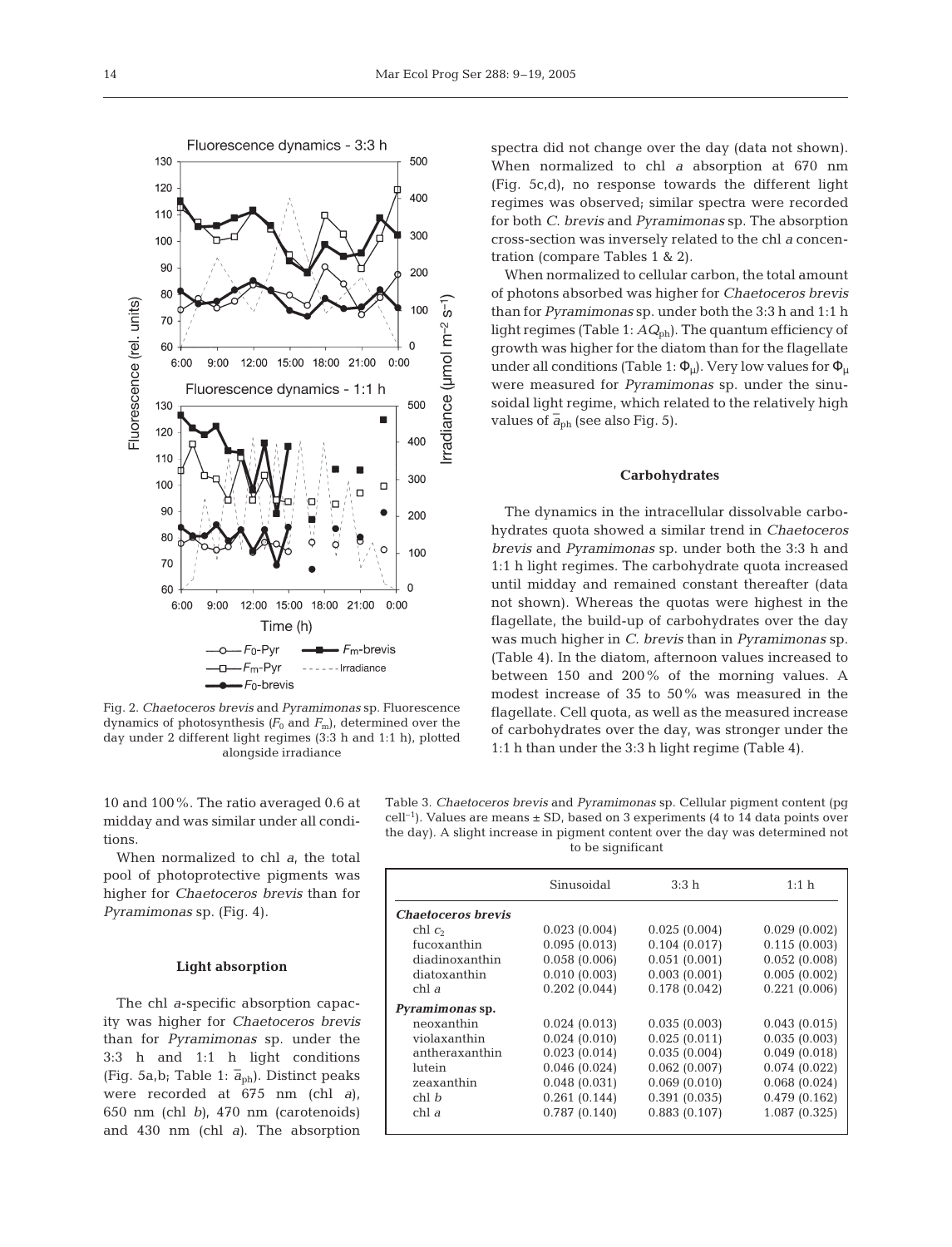#### **DISCUSSION**

The diatom *Chaetoceros brevis* and the flagellate *Pyramimonas* sp. displayed different strategies of photoacclimation. In the flagellate, strong down-regulation of potential photosynthetic efficiency was observed during the day. The dynamics in photosynthesis were less pronounced in the diatom. We discuss the hypothesis that the diatom adjusted to the average irradiance received, a strategy that has previously been suggested in other diatom species (e.g. Dijkman 2001). *Pyramimonas* sp. on the other hand, acclimated readily to changes in light intensity. Following these differences in photoacclimation, a growth reduction during moderate rates of mixing, i.e. the 3:3 h light regime, was only observed in *C. brevis*. We argue that the relatively high values for the quantum yield of photosynthesis in themselves do not exclude the possibility of photodamage. Higher turnover rates and enhanced investment in maintenance costs (Kana et al. 2002) can serve in sustaining high photosynthetic rates, yet will result in reduced growth rates due to enhanced losses associated with increases in respiration.

*Pyramimonas* sp. displayed strong kinetics in photosynthetic parameters during the day. A morning increase in PFD was always closely matched by a decrease in photosynthetic efficiency that recovered again with decreasing PFD in the late afternoon. Such diel rhythms in photosynthetic efficiency have previously been described; they primarily serve to prevent photoinhibition during maximum irradiance at midday (e.g. Harding et al. 1987, Prézelin 1992). A similar



Fig. 3. *Chaetoceros brevis* and *Pyramimonas* sp. Dynamics of the xanthophyll cycle in *C. brevis* (ratio of diatoxanthin to diadinoxanthin, dt: dd) and *Pyramimonas* sp. (zeaxanthin [zea] as a fraction of the VAZ-pool; see 'Results' section 'Pigment composition'). The ratios are expressed as percentages of maximum values at midday plotted alongside irradiance (n = 3). The maximum dt:dd ratio in *C. brevis* appeared relatively late in the afternoon. Note that in (c) and (d), dt and zea were sometimes below detection limit at the end of the day. Blank columns in a, b, e and f indicate no samples taken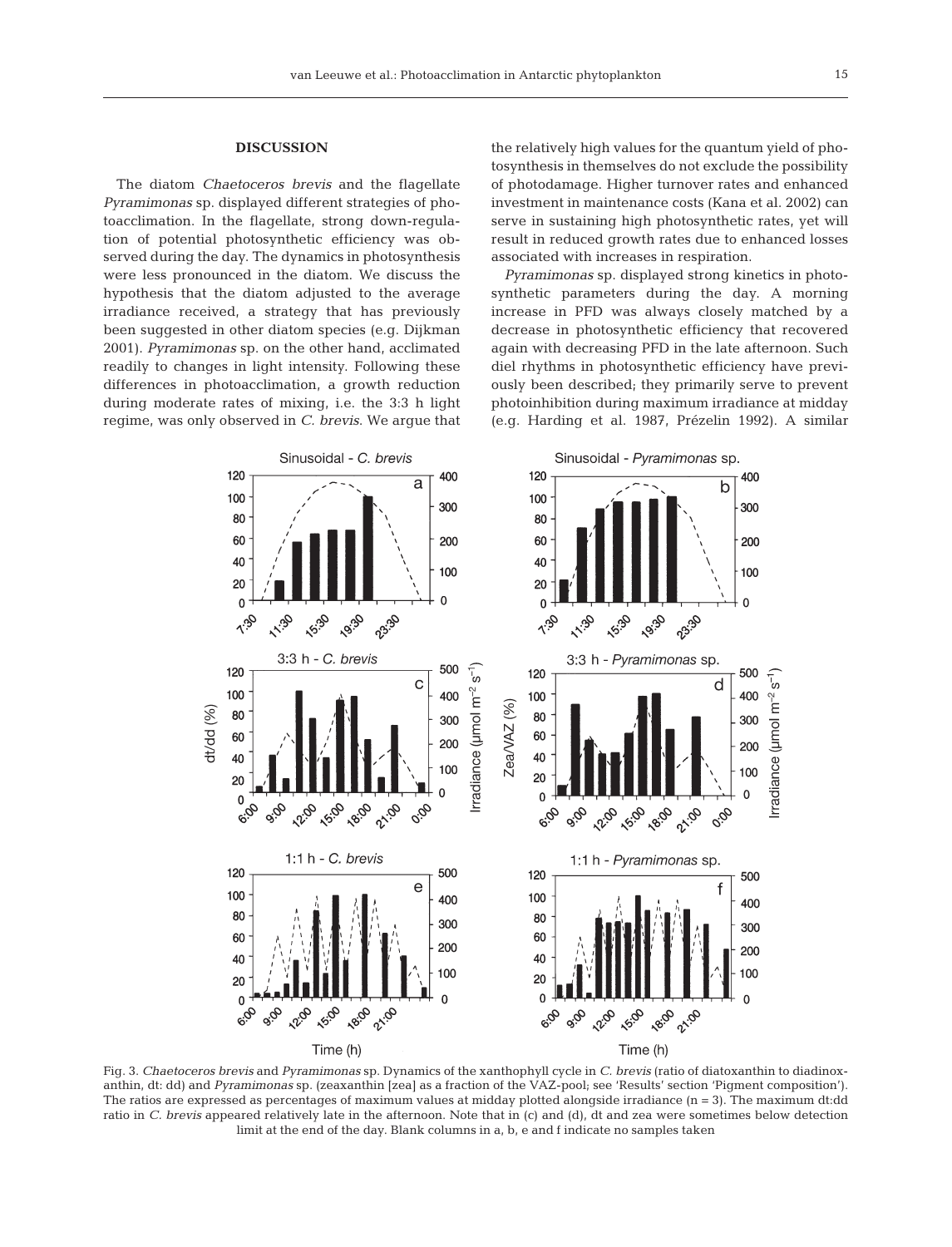strong correlation between  $\Phi_m$  and PFD was observed during the rapid changes of irradiance experienced under the 3:3 h and 1:1 h light regimes. The high activity of the photoprotective pigment cycle (conversion of violaxanthin into the heat-dissipating pigment zeaxanthin) suggested active control of photosynthetic



Fig. 4. *Chaetoceros brevis* and *Pyramimonas* sp. Ratio of photoprotective pigments to chl *a* in *C. brevis* (diato- plus diadinoxanthin) and *Pyramimonas* sp. (VAZ-pool) (n = 2 to 4). The apparent trend *(C. brevis*: highest ratio at the sinusoidal light regime) was found to be insignificant (ANOVA,  $p > 0.05$ )

efficiency (Demmig-Adams & Adams 1996). Besides the quenching by zeaxanthin, other processes must have contributed to the down-regulation in *Pyramimonas* sp. under the 1:1 h light regime, the fluctuating fluorescence signal was not directly correlated to the conversion of violaxanthin to zeaxanthin. The deepoxidation process is not fast enough to keep pace with the changes in irradiance imposed on the algae. State transition may explain the decrease in  $F_0$  and  $F_{\text{m}}$ , and concordant decreases in  $\Phi_{m}$ . State transition is an efficient quenching mechanism that can occur within minutes and offers the additional advantage of continued energy production in a controlled way (Allen et al. 1981, Saito et al. 1983). Continued activity of photosystem I allows the production of ATP via cyclic electron flow and thus, constitutes a favorable means of photoacclimation. Alternative processes that serve to avoid photodamage in the short-term (e.g. migration of photosynthetic units) require a mobility of photosystems as has been described for higher plants (Anderson et al. 1995). Indeed, green algae possess a flexible photosynthetic apparatus and such alternative processes may, therefore, well be envisioned to play a role.

Photosynthetic efficiency varied much less in the diatom. The variation in  $\Phi_m$  in relation to PFD was only



Fig. 5. *Chaetoceros brevis* and *Pyramimonas* sp. *In vivo* absorption spectra under various light regimes (sinusoidal, 3:3 h and 1:1 h). (a,b) Absorption per chl *a*; (c,d) spectra normalized to the 670 nm peak of chl *a*. Note the relatively high absorption coefficient of *Pyramimonas* sp. which was likely due to an underestimation of cell number, and consequent chl *a* ml<sup>-1</sup>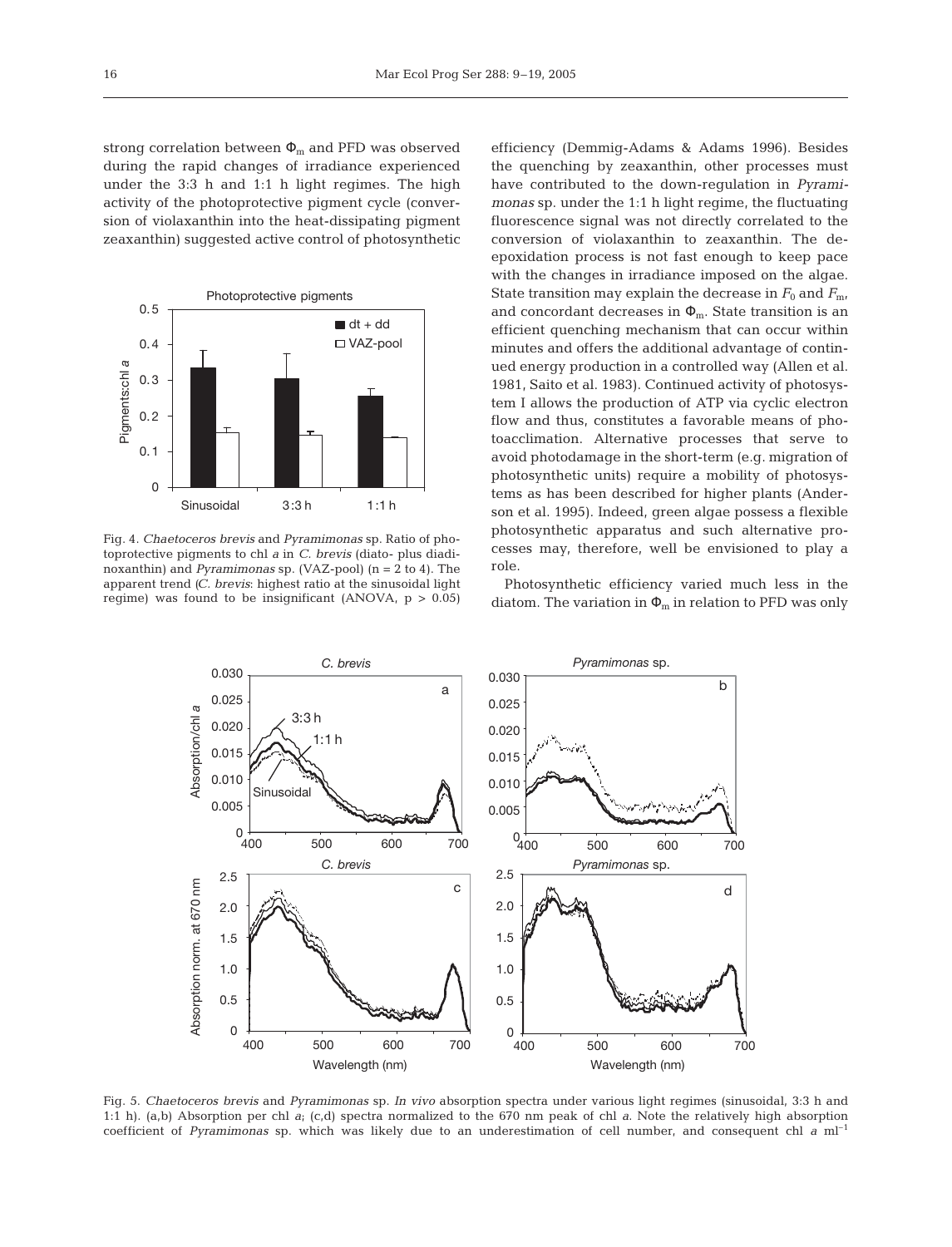Table 4. *Chaetoceros brevis* and *Pyramimonas* sp. Cellular content of intracellular dissolvable sugars (pg  $cell^{-1}$ ). Values are means ± SD, based on 3 experiments (4 to 14 data points over the day

|                           | Start of<br>photoperiod | End of<br>photoperiod | Increase     |
|---------------------------|-------------------------|-----------------------|--------------|
| <b>Chaetoceros brevis</b> |                         |                       |              |
| 3:3 <sub>h</sub>          | 1.29(0.014)             | 3.80(0.039)           | 2.52(0.025)  |
| 1:1 h                     | 2.99(0.030)             | 6.81(0.069)           | 3.82 (0.039) |
| <i>Pyramimonas</i> sp.    |                         |                       |              |
| 3:3h                      | 4.68 (0.022)            | 6.28(0.029)           | 1.60(0.007)  |
| 1:1 h                     | 6.49(0.025)             | 9.62(0.037)           | 3.13(0.012)  |
|                           |                         |                       |              |

ca. 30%; in *Pyramimonas* sp. this was up to 50%. Diatoms do not show the heterogeneity in photosynthetic membranes typical of green plants and green algae; membrane systems are apparently less flexible (Briantais et al. 1982, Anderson et al. 1995). This implies that only limited means of rapid photoacclimation are available for *Chaetoceros brevis*. The main process of non-photochemical quenching in this species consisted of heat dissipation through the photoprotective pigment cycle of dt to dd. The conversion of diadinoxanthin into diatoxanthin usually takes less than a few minutes (Demers et al. 1991, Olaizola et al. 1994). In our study, the dt to dd cycle was found to be effective under all light regimes. Despite the variations in growth response, the cellular pigment signatures were similar under all light regimes and the ratio of photoprotectors to chl *a* was not significantly affected by the light. No sign of an induction of xanthophyll pigments was discerned, not even under the potentially stressful 3:3 h light regime. Moreover, a maximum dt:dd ratio of 0.25 is not exceptionally high (in *C. brevis*, ratios up to 0.5 have been observed: M.A. van Leeuwe, W.H. van de Poll unpubl. data). Even so, an increase in xanthophyll cycle pigments would have been discernable in the Soret region of the absorption spectra; no such change in the spectra was observed.

These results suggest that the diatom adapted to the average light intensity rather than to the maximum irradiance. This confirms previous findings by Ibelings et al. (1994) and Dijkman (2001). Notably, this strategy renders diatoms vulnerable to photoinhibition. The occurrence of photodamage may explain the observed growth reduction. During exposure to high irradiance, down-regulation of photosynthetic efficiency is required to prevent the generation of an energy excess that can result in radical formation and consequent photodamage. Such damage is not necessarily reflected in a reduction in the quantum yield. It was previously shown by Kana et al. (2002) and Behrenfeld et al. (1998) that algae find many ways to optimize carbon

fixation. Under a dynamic light regime, cells acclimate in such a way that, during conditions of low light, the light-harvesting capacity is sufficient to generate enough reducing power to support active growth. Simultaneously, during exposure to high irradiance, the consequences of induced photodamage, due to the generation of an energy excess, are compensated for by maintaining a so-called inner capacity of increasing PS II turnover rates (Kana et al. 2002). Alternatively, we suggest that a high photosynthetic efficiency may be maintained by increased turnover rates of protein synthesis (e.g. D1 protein) that allows the immediate repair of damaged photosystems. Both strategies require enhanced maintenance costs that may result in reduced net growth rates. A decoupling between carbon acquisition and the quantum yield of photosynthesis was previously demonstrated by Flameling & Kromkamp (1998), who also ascribed the mismatch under high light conditions to increased respiration costs.

The impact of photodamage suffered during periods of high irradiance is time-dependent (Han et al. 2000, Marshall et al. 2000). When exposure to high irradiance is only brief, little damage will be suffered and repair processes require relatively few costs. The 1:1 h light regime, used in our study, provided conditions that allowed for the best balance between damage and regeneration processes. These results again conform to previous studies (Ibelings et al. 1994, also modelled by Lizon et al. 1998), where it was also found that rapid fluctuations in irradiance (1 to 2 h light-dark) did not negatively affect growth rates. The 3:3 h light climate was clearly less favorable.

A simple mathematical exercise provides further support for the concept of photoinhibition-related growth reduction. In both species, the quantum efficiency of growth was apparently high; quantum requirements of 20 to 30 and 35 to 70 photons carbon atom–1 for *Pyramimonas* sp. and *Chaetoceros brevis*, respectively were calculated (20 to 180; see for comparison (Falkowski et al. 1985). Under the 3:3 h and 1:1 h light regimes, the diatom was more efficient than the flagellate; both  $\Phi_m$  and  $\Phi_\mu$  were always higher for *C. brevis* than for *Pyramimonas* sp. In addition, when expressed per unit carbon (i.e. the energy-carrying component of the cell), the diatom showed a higher absorption capacity (*AQ*ph) than the flagellate. Yet, growth rates expressed as a carbon basis  $(\mu^C,$  Table 1) showed apparently contradictory results;  $\mu^C$  was higher for *Pyramimonas* sp. than for *C. brevis* under all light conditions. The apparent mismatch between  $\mu^C$ and the quantum efficiency in *C. brevis* can only be explained by assuming that a large fraction of the fixed carbon was used for respiratory processes rather than converted into growth. Enhanced photodamage expe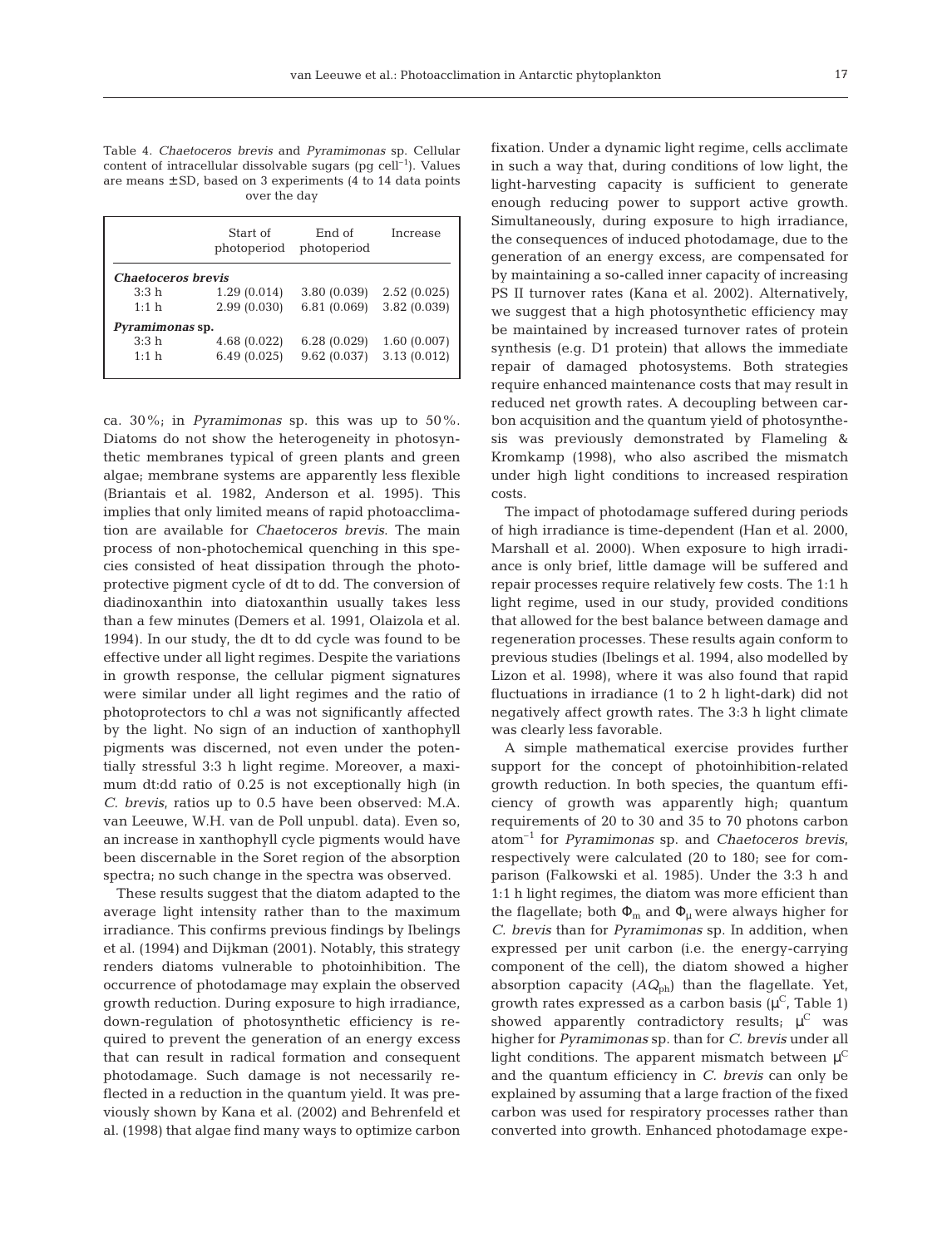rienced under variable light conditions can explain the increased demand for energy consumed by maintenance processes. Indeed, the discrepancy between the growth parameters was only observed under the 3:3 h and 1:1 h light regimes. Under the sinusoidal light regime, the relatively low values for  $\mu^{\text{\scriptsize C}}$  were, in fact, supported by relatively low values for  $\Phi_{m}$ ,  $\Phi_{u}$  and  $AQ_{ph}$ . Under the more stable light conditions, *C. brevis* apparently invested more energy in photoprotection. Additional support for the notion of potential photodamage in *C. brevis* under the 3:3 h light regime was provided by the relatively high accumulation of carbohydrates during the day (the increase under this light regime was almost double the morning values, compared to *Pyramimonas* sp.*)*. The strong diel signal suggests unbalanced growth in the diatom, which can be ascribed to a higher investment in repair processes that continue through the night (Cosper 1982, Ibelings et al. 1994). The metabolic processes that are involved in the repair of photodamage require a high turnover of the low molecular weight pool, in order to replace damaged proteins that make-up the photosynthetic apparatus. Respiratory processes may form an important sink of photosynthetic energy that can be highly variable between species (e.g. Flameling & Kromkamp 1995, Milligan & Cosper 1997, Flameling & Kromkamp 1995) and may have played a significant role in controlling net growth in *C. brevis*.

#### **ECOLOGICAL IMPLICATIONS**

In the open ocean, light conditions are generally highly variable. In this study, it was shown that the flagellate readily acclimated to dynamic light conditions. The diatom rather adjusted to the average light conditions, which supported findings by Dijkman (2001). It was previously suggested that when diatoms seek to optimize rates of carbon fixation (Behrenfeld et al. 1998), they tend to adjust to lower irradiance levels, which leaves them more susceptible to photoinhibition at high irradiance. Due to their high intrinsic growth rates, *Chaetoceros brevis* will always outcompete *Pyramimonas* sp., even though the diatom may be experiencing a relatively stronger reduction in growth than the flagellate. Yet, in the open ocean, a major role in biogeochemical cycles is played by the larger bloom-forming diatom species. Larger species generally have a lower growth rate and assuming that repair correlates with growth, it is expected that they will suffer more under variable light conditions. If our findings on *C. brevis* are indeed to be extrapolated to larger diatoms, we may begin to understand why such diatoms only form large blooms under stable light conditions, such as those encountered in frontal systems or near the ice edge.

*Acknowledgements*. We thank R.Visser for pigment analyses. M.A.vL. was supported by a grant (# 751.498.01) from the 'Commissie Antarctisch Onderzoek' of the Netherlands Organisation for Scientific Research (NWO).

#### LITERATURE CITED

- Admiraal W, Werner D (1983) Utilization of limiting concentrations of ortho-phosphate and production of extracellular organic phosphates in cultures of marine diatoms. J Plankton Res 5:495–513
- Allen JF (1995) Thylakoid protein phosphorylation, state 1 state 2 transitions, and photosystem stoichiometry adjustment: redox control at multiple levels of gene expression. Physiol Plant 93:196–205
- Allen JF, Bennett J, Steinback KE, Arntzen CJ (1981) Chloroplast protein phosphorylation couples plastoquinone redox state to distribution of excitation energy between photosystems. Nature 291:25–29
- Anderson JM, Chow WS, Park YI (1995) The grand design of photosynthesis: acclimation of the photosynthetic apparatus to environmental cues. Photosynth Res 46:129–139
- Behrenfeld MJ, Prasil O, Kolber ZS, Babin M, Falkowski PG (1998) Compensatory changes in Photosystem II turnover rates protect photosynthesis from photoinhibition. Photosynth Res 58:259–268
- Briantais JM, Vernotte C, Maison B (1982) Influence of stacking on the distribution of light energy in the photosynthetic apparatus. Physiol Veg 20:111–122
- Buma AGJ, de Baar HJW, Nolting RF, van Bennekom AJ (1991) Metal enrichment experiments in the Weddell-Scotia Seas: Effects of iron and manganese on various plankton communities. Limnol Oceanogr 36:1865–1878
- Cailliau C, Claustre H, Giannino S (1996) Chemotaxonomic analysis of phytoplankton distribution in the Indian sector of the Southern Ocean during late austral summer. Oceanol Acta 20:721–732
- Cosper E (1982) Effects of diurnal fluctuations in light intensity on the efficiency of growth of *Skeletonema costatum* (Grev.) Cleve (Bacillariophyceae) in a cyclostat. J Exp Mar Biol Ecol 65:229–239
- Cullen JJ, Lewis MR (1988) The kinetics of algal photoadaptation in the context of vertical mixing. J Plankton Res 10: 1039–1063
- Demers S, Roy S, Gagnon R, Vignault C (1991) Rapid lightinduced changes in cell fluorescence and in xanthophyllcycle pigments of *Alexandrium excavatum* (Dinophyceae) and *Thalassiosira pseudonana* (Bacillariophyceae): a photo-protection mechanism. Mar Ecol Prog Ser 76: 185–193
- Demmig-Adams B, Adams WW (1996) Chlorophyll and carotenoid composition in leaves of *Euonymus kiautschovicus* acclimated to different degrees of light stress in the field. Australian J Plant Physiol 23:649–659
- Demmig-Adams B, Adams WW, Barker DH, Logan BA, Bowling DR, Verhoeven AS (1996) Using chlorophyll fluorescence to assess the fraction of absorbed light allocated to thermal dissipation of excess excitation. Physiol Plant 98: 253–264
- Denman KL, Gargett AE (1983) Time and space scales of vertical mixing and advection of phytoplankton in the upper ocean. Limnol Oceanogr 28(5):801–815
- Dijkman NA (2001) The regulation of photosynthesis in diatoms under dynamic irradiance. PhD thesis. Universität Bremen
- Falkowski PG (ed) (1980). Light-shade adaptation in marine